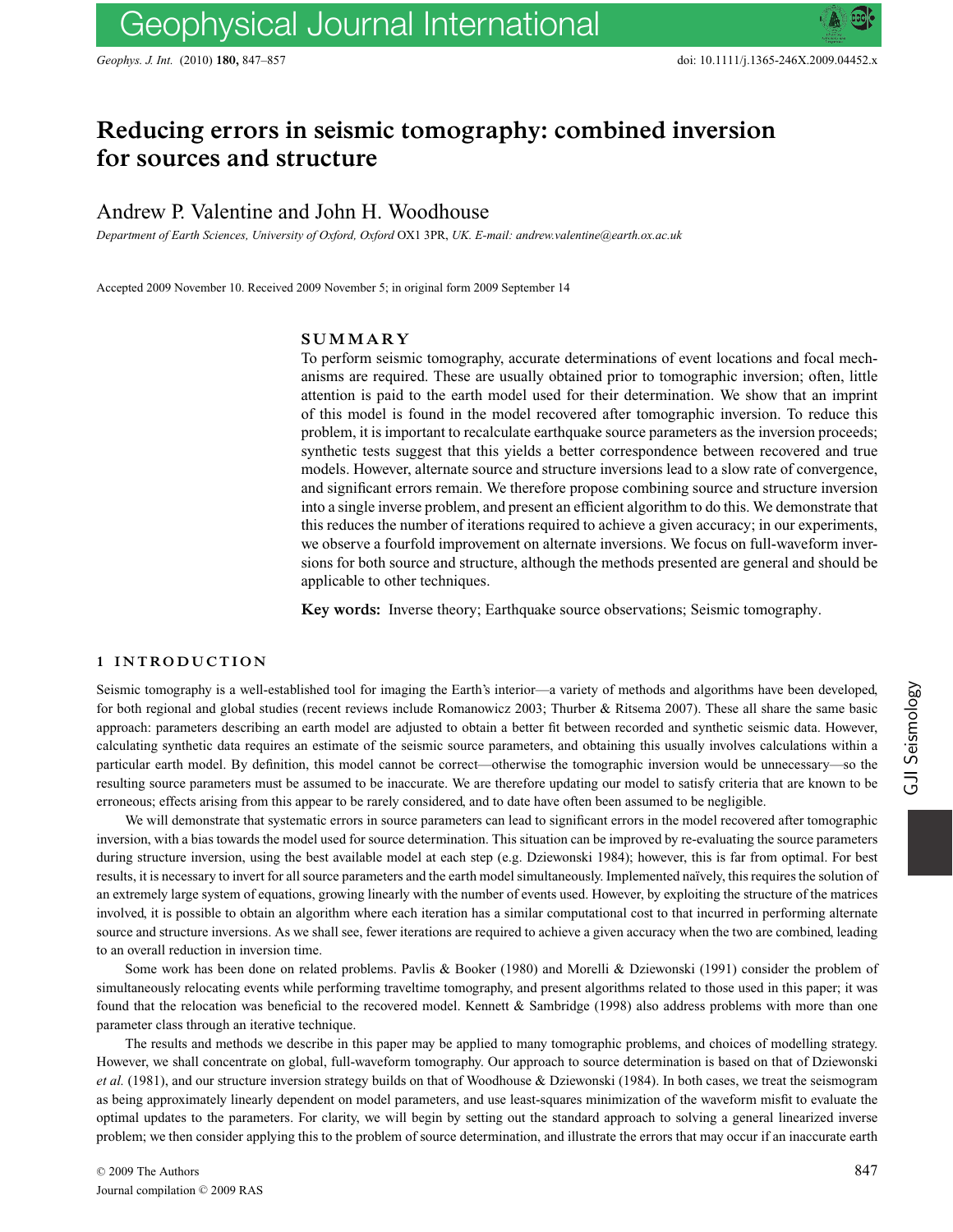model is used. By using a synthetic data set calculated using a known earth model, we can then investigate the effect these errors have on structure determination.

#### **2 THE STANDARD LINEARIZED INVERSE PROBLEM**

If we have a model, **m**, then the assertion that data are linearly dependent on the model allows us to calculate synthetic data via the relationship

$$
\mathbf{s} = \mathbf{A}\mathbf{m},\tag{1}
$$

where the linear operator **A** is known. We now seek the model, **m**, such that the difference between synthetic and recorded data is minimized. Our approach will be based on the least-squares criterion; we therefore minimize the misfit function

$$
m^{2} = \frac{\left(\mathbf{d} - \mathbf{s}\right)^{T}\left(\mathbf{d} - \mathbf{s}\right)}{\mathbf{d}^{T}\mathbf{d}} = \frac{\left(\mathbf{d} - \mathbf{A}\mathbf{m}\right)^{T}\left(\mathbf{d} - \mathbf{A}\mathbf{m}\right)}{\mathbf{d}^{T}\mathbf{d}},
$$
\n(2)

with respect to the model parameters, and obtain the standard result (see, e.g. Menke 1989)

$$
\mathbf{m} = \left(\mathbf{A}^{\mathrm{T}}\mathbf{A}\right)^{-1}\mathbf{A}^{\mathrm{T}}\mathbf{d}.
$$

If our problem is exactly linear, eq. (3) returns the best-fitting model parameters in a single step. However, we can accommodate weak non-linearity by an iterative approach: at each step, we seek the update to the current estimate of the model that most improves the misfit. This is equivalent to finding the update that best explains the difference between data and synthetic, leading to the iterative scheme

$$
\mathbf{m}_1 = \mathbf{m}_0 + \left(\mathbf{A}^{\mathrm{T}} \mathbf{A}\right)^{-1} \mathbf{A}^{\mathrm{T}} \left(\mathbf{d} - \mathbf{s}_0\right),\tag{4}
$$

where  $\mathbf{s}_0$  is the synthetic data calculated using the model  $\mathbf{m}_0$ .

If we have additional linear constraints on our model parameters, we can express these in the form

**Bm** – **c** = **0**. (5)

We can incorporate these into our determination via the method of Lagrange multipliers. This modifies eq. (4), so that the update to model parameters,  $\Delta m$ , at each iteration can be written

$$
\begin{pmatrix} \Delta m \\ \lambda \end{pmatrix} = \begin{pmatrix} A^{T}A & B^{T} \\ B & 0 \end{pmatrix}^{-1} \begin{pmatrix} A^{T}(d-s_{0}) \\ c \end{pmatrix}.
$$
 (6)

The values of the Lagrange parameters,  $\lambda$ , are discarded, as usual.

It often turns out that the matrix **ATA** is ill-conditioned, so that the inversion is numerically unstable. This arises where the available data are insufficient to fully constrain all model parameters, and this must be taken into account in the formulation of the problem. A number of different treatments are possible (e.g. Boschi & Dziewonski 1999); we follow that set out by Tarantola & Valette (1982). A statistical approach to inverse theory implies that a given set of data defines a probability density function in model-space; provided measurement errors are Gaussian, the least-squares formalism corresponds to obtaining the most probable model. However, a full treatment requires us to consider the covariances between data and model parameters, and recognize that we usually have *a priori* information about acceptable classes of model. It can be shown that this leads to an iterative scheme

$$
m_1 = m_0 + \left(A^T C_d^{-1} A + C_m^{-1}\right)^{-1} \left(A^T C_d^{-1} (d - s_0) - C_m^{-1} (m_0 - m_p)\right),\tag{7}
$$

where  $C_d$  is the data covariance matrix,  $C_m$  the model parameter covariance matrix and  $m_p$  our *a priori* model (Tarantola & Valette 1982, eq. (25), adapted to our current notation). In broad terms, the data covariance matrix represents our assessment of the measurement error in our data set; the model parameter covariance matrix represents the size of error that we are willing to accept on each model parameter.

By assuming each datum is independent, and by weighting the data set appropriately, we can ensure that the *a priori* errors on each datum are uniform. In this case, the *a priori* data covariance matrix is an identity matrix. If we now define  $D = C_m^{-1}$ , we obtain

$$
\mathbf{m}_1 = \mathbf{m}_0 + \left(\mathbf{A}^{\mathrm{T}}\mathbf{A} + \mathbf{D}\right)^{-1}\left(\mathbf{A}^{\mathrm{T}}\left(\mathbf{d} - \mathbf{s}_0\right) - \mathbf{D}\left(\mathbf{m}_0 - \mathbf{m}_p\right)\right).
$$
\n(8)

This algorithm is similar to that obtained by making the transformation  $A^T A \rightarrow A^T A + D$  in eq. (4), as is done when performing, for example, Tikhonov regularization. However, eq. (8) contains an additional term,  $(A^TA + D)^{-1}D(m_0 - m_p)$  (as in Tarantola & Valette 1982, eq. (25)), which in practice is essential to achieve convergence in a non-linear problem. When the term is present, convergence will be reached when

$$
A^{T} (d - s_0) = D (m_0 - m_p), \qquad (9)
$$

with the difference between data and synthetic being explained to within the accepted errors in model parameters.

A somewhat more intuitive explanation for the incorporation of this term can be seen on defining the resolution matrix,

$$
\mathbf{R} = \left(\mathbf{A}^{\mathrm{T}}\mathbf{A} + \mathbf{D}\right)^{-1}\mathbf{A}^{\mathrm{T}}\mathbf{A}.
$$
 (10)

It is then straightforward to show that eq. (8) can be written

$$
\mathbf{m}_1 - \mathbf{m}_p = \mathbf{R} \left( \mathbf{m}_0 - \mathbf{m}_p \right) + \left( \mathbf{A}^{\mathrm{T}} \mathbf{A} + \mathbf{D} \right)^{-1} \mathbf{A}^{\mathrm{T}} \left( \mathbf{d} - \mathbf{s}_0 \right), \tag{11}
$$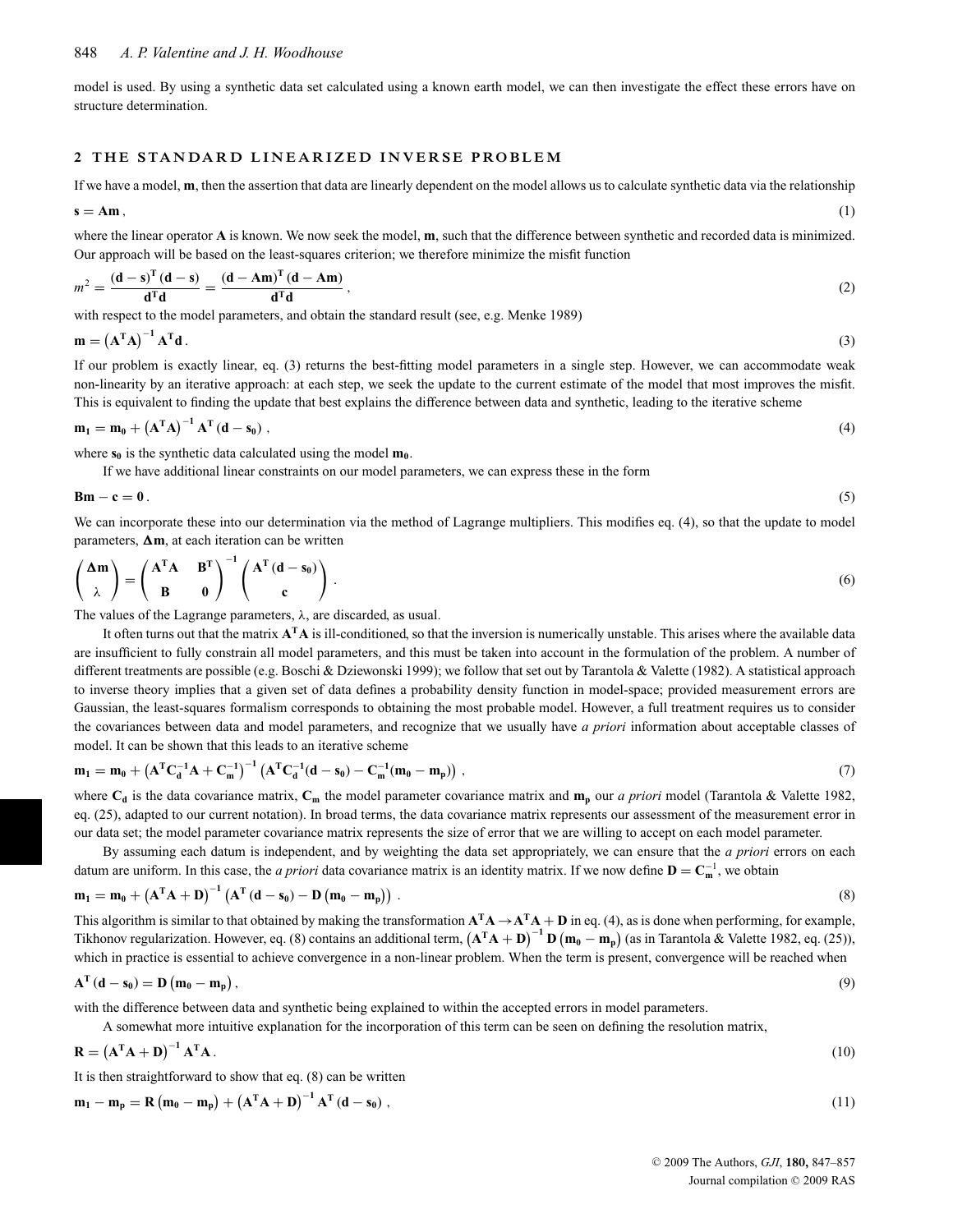showing that an update is made with respect to the model as resolved by the data, which need not be equivalent to the raw model parameters. The form of eq. (11) may be more suitable for computational purposes than eq. (8), especially when the regularization is performed in such a way that the matrix **D** is never explicitly obtained.

The resolution matrix represents the effect of regularization on the model, and defines how the model is recovered by an inversion. For a perfect recovery of the input model, the resolution matrix would be an identity matrix; in reality, this is not attainable. Instead, for most reasonable choices of regularization, we will observe a smoothing effect: short-wavelength features in the earth model will be lost or 'smeared out', and the resolution matrix will encapsulate this. In this case, not all components of our model parameterization may be determined: some may have no impact on the measurements we can make. To characterize our model, we can calculate the trace of the resolution matrix, representing the effective number of linearly independent parameters determined in the inversion.

#### **3 SOURCE INVERSION**

A seismic event can be described in terms of a 10-component source vector,

$$
\mathbf{f} = \left(M_{rr}, M_{\theta\theta}, M_{\phi\phi}, M_{r\theta}, M_{\theta\phi}, \theta_c, \phi_c, z_c, t_c\right)^{\mathrm{T}},\tag{12}
$$

where the  $M_{ij}$  represent the six independent components of the seismic moment tensor, and  $(\theta_c, \phi_c, z_c, t_c)$  defines the spatio-temporal location of the event centroid. We can then express the synthetic seismogram as recorded at the point **r** as (e.g. Gilbert & Dziewonski 1975)

$$
\mathbf{s}(t, \mathbf{r}, \mathbf{f}, \oplus) = \sum_{i=1}^{6} \left[ \mathbf{G}_i(t, \mathbf{r}, \theta_c, \phi_c, z_c, t_c, \oplus) * \tau(t, t_c) \right] f_i , \qquad (13)
$$

where  $\oplus$  represents a given earth model, and  $\tau$  is a function describing the temporal evolution of the source. The  $\mathbf{G}_i$  represent the Green's functions for the source, and can be calculated for a given earth model and source–receiver pair. We therefore see that the seismogram is exactly linear in the six moment tensor components, allowing the direct application of eq. (3) provided that the centroid location is known. Because we typically have a reasonable estimate of this from, for example, measurements of *P* and *S* wave traveltimes, we are able to obtain an initial estimate of the source vector. In practice, we apply the constraint that the source should have vanishing isotropic part, so that  $M_{rr} + M_{\theta\theta} + M_{\phi\phi} = 0$ , enforced via Lagrange multipliers as described earlier.

Having obtained this estimate, we can refine it allowing both the moment tensor and the centroid location to vary. For small changes in the source parameters, the first-order perturbation to the seismogram can be expressed

$$
\Delta s = \frac{\partial s}{\partial f_1} \Delta f_1 + \dots + \frac{\partial s}{\partial f_6} \Delta f_6 + \frac{\partial s}{\partial \theta_c} \Delta \theta_c + \frac{\partial s}{\partial \phi_c} \Delta \phi_c + \frac{\partial s}{\partial z_c} \Delta z_c + \frac{\partial s}{\partial t_c} \Delta t_c \,. \tag{14}
$$

A variety of methods exist to allow the calculation of the partial derivatives occurring in this expression, within a given earth model. Consequently, we can implement an algorithm of the form of eq. (4) to iteratively update all 10 components of the source vector to improve the agreement between data and synthetic. Defining **B** as the matrix of partial derivatives,

$$
\mathbf{B} = \left( \frac{\partial \mathbf{s}}{\partial f_1} \cdots \frac{\partial \mathbf{s}}{\partial f_6} \quad \frac{\partial \mathbf{s}}{\partial \theta_c} \quad \frac{\partial \mathbf{s}}{\partial \phi_c} \quad \frac{\partial \mathbf{s}}{\partial z_c} \quad \frac{\partial \mathbf{s}}{\partial z_c} \right),\tag{15}
$$

we have

$$
\mathbf{f}_{i+1} = \mathbf{f}_i + \left(\mathbf{B}_i^{\mathrm{T}} \mathbf{B}_i\right)^{-1} \mathbf{B}_i^{\mathrm{T}} \left(\mathbf{d} - \mathbf{s}_i\right). \tag{16}
$$

The subscript indices on **B** and **s** are included to emphasise that these quantities are recalculated on each iteration, using the source information obtained at the previous step.

This method allows us to find the source vector which best describes an event within a particular earth model—it need not correspond to the 'true' source vector if the earth model is inaccurate. To make meaningful use of the source information, we must develop an appreciation of how errors in the earth model are reflected in the recovered source parameters. The relationship is obviously complex; we shall seek only to illustrate the scale of uncertainty in the source parameters. To do this, we perform a simple experiment: synthetic seismograms are generated for known sources in a known earth model, then used as the data for source inversions in a different earth model. A comparison of the recovered and true source vectors may then be performed.

To generate our data, we use a simple degree-8 model containing heterogeneity of a scale similar to that seen in the Earth (model M84C, Woodhouse & Dziewonski 1984). The low angular order has been chosen to facilitate rapid experimentation; it is sufficient for illustrative purposes. This model is parameterized in terms of spherical harmonics for the angular part, with polynomial radial basis functions. We calculate synthetic seismograms using normal mode summation, and incorporate lateral heterogeneity via the path average approximation (Woodhouse & Dziewonski 1984). Seismograms are processed to yield two frequency–time windows per trace. The first is designed to enhance sensitivity to body waves, and contains frequencies below 0.016 Hz; the second contains frequencies below 0.007 Hz and is intended to enhance mantle waves. These methods are used for all seismograms discussed in this paper.

A common starting point for a global inversion is the laterally homogeneous model PREM (Dziewonski & Anderson 1981)—even if a 3-D model is used, this is likely to itself be derived from PREM. As such, we can assume that it is the 'least correct' earth model that we are likely to use: models obtained on successive iterations are intended to be increasingly representative of the true Earth. We therefore invert our synthetic data in PREM; the errors observed give an order-of-magnitude estimate of those expected in any reasonable tomographic inversion.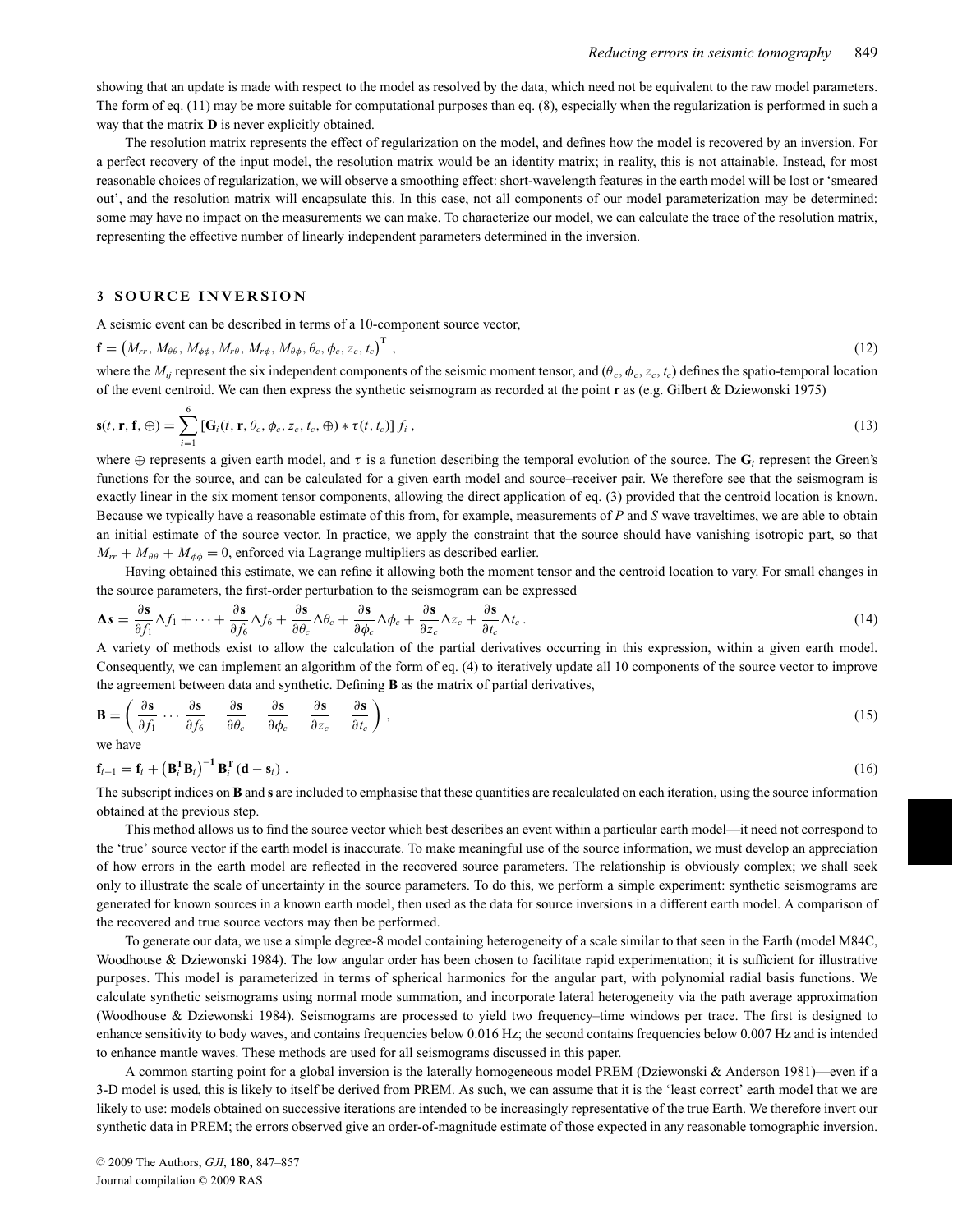**Table 1.** Source parameter recovery in an incorrect earth model.

|         |          | Location |               |                 | Errors        |             |         | Focal mechanism |
|---------|----------|----------|---------------|-----------------|---------------|-------------|---------|-----------------|
| Event   | Lat      | Lon      | Depth<br>(km) | Lateral<br>(km) | Depth<br>(km) | Time<br>(s) | Correct | Recovered       |
| 012800B | 43.05    | 146.84   | 61.10         | 54.56           | 6.44          | 0.99        |         |                 |
| 020600C | $-5.84$  | 150.88   | 33.00         | 27.16           | 1.65          | 0.30        |         |                 |
| 022600B | 13.80    | 144.78   | 132.20        | 32.83           | 1.49          | 0.22        |         |                 |
| 042300B | $-28.31$ | $-62.99$ | 608.50        | 56.49           | 2.09          | 0.81        |         |                 |
| 050600B | $-11.30$ | 165.43   | 12.00         | 42.55           | 1.46          | 2.26        |         |                 |

*Note*: Synthetic data for five typical events are generated in a degree-8 model, then inverted within PREM. Recovery of focal mechanism and spatio-temporal event locations after five iterations is shown.



**Figure 1.** Synthetic vertical-component seismograms calculated at station ESK (Eskdalemuir, Scotland), for event 012800B. Left-hand column shows calculations performed in a degree-8, laterally heterogeneous model; right-hand column shows seismograms in PREM. The upper row was produced using the Harvard CMT catalogue source parameters for this event; the lower row uses source parameters recovered by a source inversion of the degree-8 data in PREM. Dotted lines denote difference between the corresponding seismogram, and the 'correct' trace (top left panel). All traces are plotted on the same scale.

These errors are presented in Table 1, for five characteristic events. The results represent average values across a number of experiments, with randomly chosen initial estimates for the centroid location within 50 km of the correct value. The recovered focal mechanism is seen to be good in all cases; however, errors in spatial location are large, at around 50 km. This is in agreement with the experience of Dziewonski *et al.* (1981), when first presenting the source inversion algorithm. We observe that this error is mainly due to lateral mislocation—depth resolution has not been strongly affected by the erroneous earth model. Others have reported similar results: for example, Antolik *et al.* (2001) experimented with source relocations using *P*-wave observations in a variety of models, and found average lateral mislocations of around 20 km regardless of the model used; they identify the size of the data set as a critical factor in improving accuracy.

The fact that there are differences between recovered and true source parameters are unsurprising: our source inversion algorithm attempts to compensate for errors in the fixed parameters—here, the earth model—by altering the free parameters. However, as we see from Fig. 1, the recovered model parameters no longer generate a zero misfit in the correct model. As we shall see, this causes significant difficulties when a naïve approach to structure inversion is taken.

#### **4 STRUCTURE INVERSION**

The general concept underlying structure inversion mirrors that for source inversions: to first order, the seismograms depend linearly on small changes in the structure parameters,  $p_{1...N}$ , so that

$$
\Delta \mathbf{s} = \frac{\partial \mathbf{s}}{\partial p_1} \Delta p_1 + \frac{\partial \mathbf{s}}{\partial p_2} \Delta p_2 + \dots + \frac{\partial \mathbf{s}}{\partial p_N} \Delta p_N. \tag{17}
$$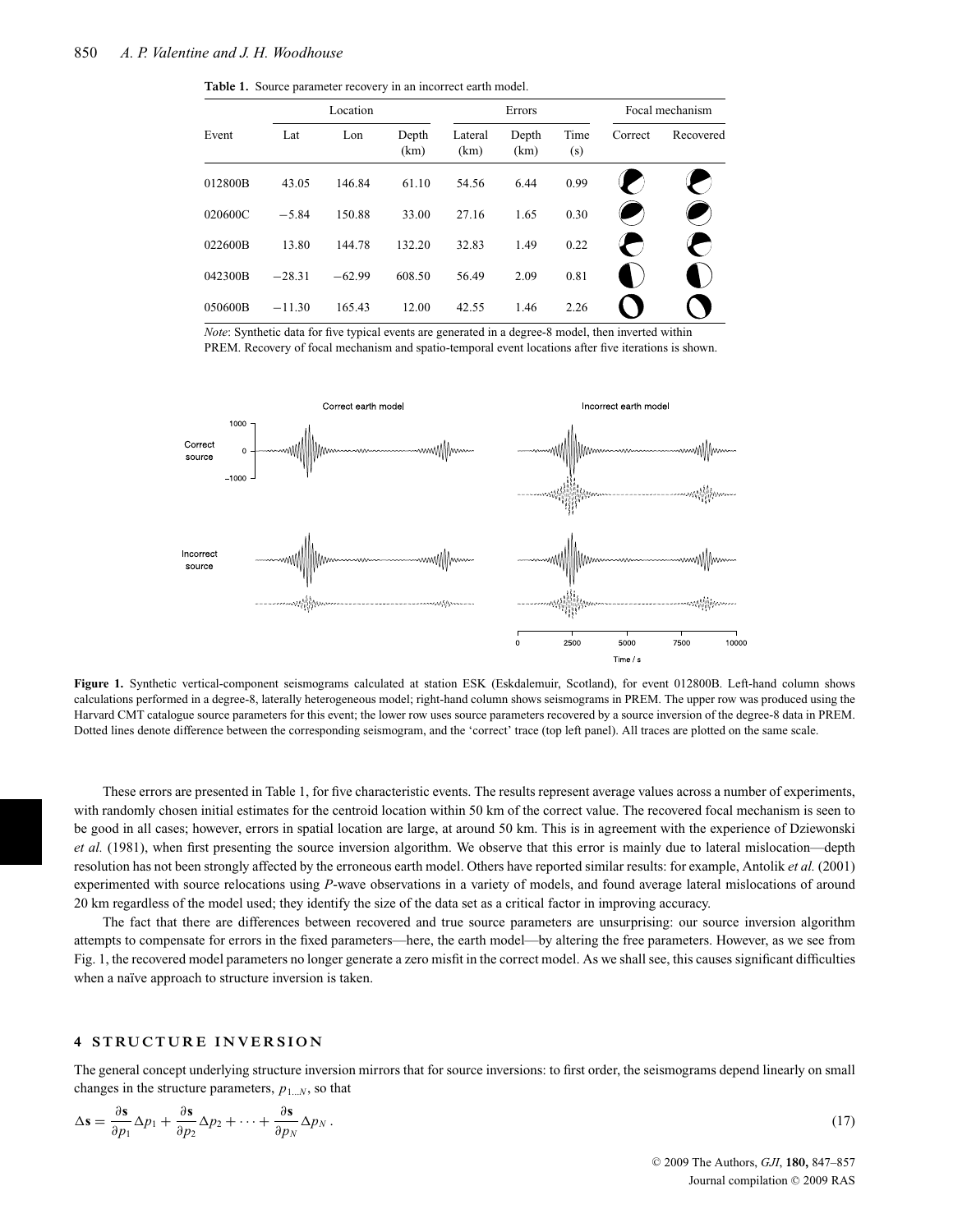

**Figure 2.** Events and stations in data set used for experiments presented in this paper. Crosses mark locations of stations in the data set; only those within the epicentral distance range  $40° < \theta < 140°$  are used for any event.

Again, the partial derivatives can readily be computed, by a variety of methods, and an algorithm to iteratively refine the model parameters may be implemented. To obtain a stable solution, it is necessary to introduce regularization, so our inversion process implements eq. (8)

$$
\mathbf{p}_{i+1} = \mathbf{p}_i + \left(\mathbf{A}_i^{\mathrm{T}} \mathbf{A}_i + \mathbf{D}\right)^{-1} \left(\mathbf{A}_i^{\mathrm{T}} \left(\mathbf{d} - \mathbf{s}_i\right) - \mathbf{D} \left(\mathbf{p}_i - \mathbf{p}_p\right)\right),\tag{18}
$$

with **A** representing the matrix of partial derivatives,

$$
\mathbf{A} = \left(\frac{\partial \mathbf{s}}{\partial p_1} \cdots \frac{\partial \mathbf{s}}{\partial p_N}\right). \tag{19}
$$

Subscript indices are again included to highlight the need to recalculate quantities using the best available earth model. In this paper, we take the regularization matrix to be a small, constant multiple of the identity matrix

 $\mathbf{D} = \epsilon \mathbf{I}$ . (20)

Our prior model, **pp**, will here be taken to be PREM.

The simplest approach to structure inversion assumes that the initial source determinations are accurate; repeated application of eq. (18) will then yield an improved earth model. To illustrate the errors that this approach can introduce, we generate a larger synthetic data set in our degree-8 model. This contains 46 events, as shown in Fig. 2, chosen by dividing the Earth's surface into 15◦ regions and choosing the most recent event in each of magnitude 6.5+, where any exist. Station distribution is based on the reporting stations for the IRIS/IDA global network. We process the resulting data as described earlier, and determine the best-fitting sources within PREM. We find that, on average, the sources are mislocated by 43.5 km, in broad agreement with our earlier experiments. We then determine the best-fitting 3-D structure, performing five iterations of our structure inversion.

We choose a damping parameter  $\epsilon = 0.01$ , yielding a model with 140 effective free parameters. This is a conservative choice, and does not represent the best resolution obtainable with our data; however, it ensures that differences between models can be clearly seen. Note that the value of the damping parameter is given in arbitrary units, and depends on the various scaling choices made when assembling the inverse problem: it is stated only to facilitate comparison between the experiments presented here. An interpretation of the impact of any particular damping parameter should be based upon the effective number of model parameters.

The reduction in waveform misfit over the five structure iterations is shown as the first row of Table 2; we see that a modest improvement is obtained. However, the recovered model contains large errors, as can be seen in figures 3 (after the first iteration) and 4 (after five iterations). It appears that successive iterations generally act to increase the errors in the model, despite reductions in misfit. This is due to the errors in the initial source determination—these induce waveform changes that the structure inversion attempts to fit.

For comparison purposes, we repeat the experiment, but determine the initial source vectors using a degree-8 chequerboard earth model. We then perform structure inversions as before, with PREM as our starting model. Fig. 5 shows the errors in the recovered model after five iterations, and the difference between this and the model recovered when source determinations are performed in PREM. We clearly see an imprint from the degree-8 chequerboard—despite this not being used during structure inversion.

One obvious approach to reducing these effects is to recompute the source parameters at each structure iteration, using the best available earth model. This should allow a gradual improvement in source estimates on successive iterations, with a resulting reduction in structure errors. To test this, we repeat our structure determination, using initial sources as determined in PREM. Iteration-by-iteration misfits are as presented as experiment 2 in Table 2; we see that these show a considerable improvement on those obtained without source parameter refinement. The recovered model after the first iteration is identical to that found earlier; however, after five iterations the errors are considerably reduced—see Fig. 4. In addition, Table 3 shows that the average error in source locations reduces significantly with successive iterations.

Performing alternate source and structure inversions is straightforward to implement, and has clear benefits. However, this method relies on the assumption that at any point in the inversion, all waveform errors must be resolved by *only* source parameter corrections, or *only* earth model updates. As we have seen, this is not realistic, and at best can be regarded as sub-optimal. We therefore require a more complete treatment, that removes this problem.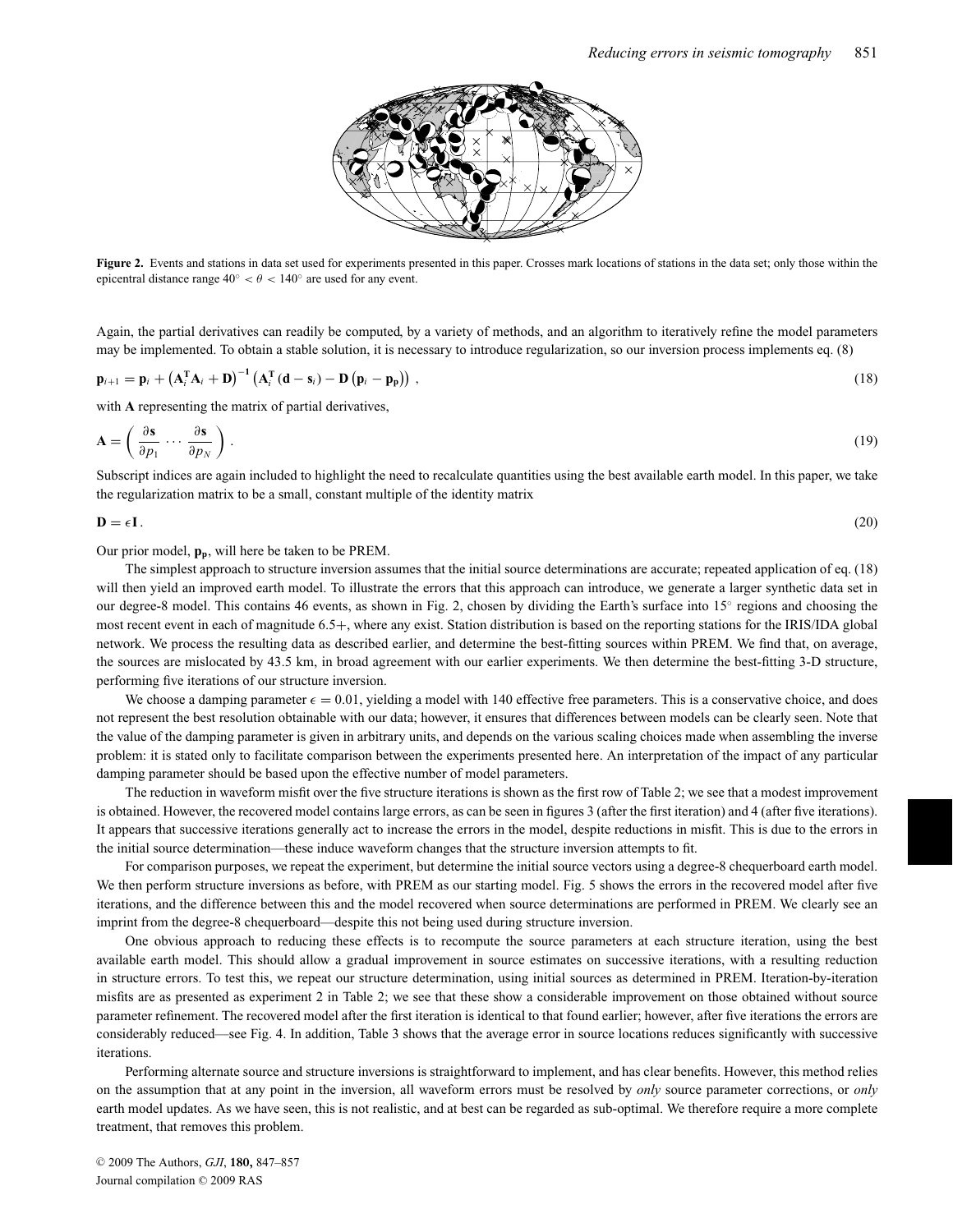|  |  |  | Table 2. Iteration-by-iteration evolution of overall waveform misfit, calculated as in eq. (2), during 16 tomographic experiments. |  |  |  |  |
|--|--|--|------------------------------------------------------------------------------------------------------------------------------------|--|--|--|--|
|--|--|--|------------------------------------------------------------------------------------------------------------------------------------|--|--|--|--|

|              |            |            |       |               |                  |               |             |                |       | Overall waveform misfit |                |       |
|--------------|------------|------------|-------|---------------|------------------|---------------|-------------|----------------|-------|-------------------------|----------------|-------|
|              | Method     | $\epsilon$ | $\mu$ | $N_{\rm str}$ | N <sub>src</sub> | $N_{\rm tot}$ | <b>PREM</b> | I <sub>1</sub> | I2    | I3                      | I <sub>4</sub> | I5    |
| $\mathbf{1}$ | <b>SNG</b> | 0.01       | -     | 140           | 414              | 564           | 0.134       | 0.084          | 0.080 | 0.078                   | 0.077          | 0.077 |
| 2            | ALT        | 0.01       |       | 140           | 414              | 564           | 0.134       | 0.063          | 0.043 | 0.035                   | 0.032          | 0.030 |
| 3            | <b>COM</b> | 0.03       | 0.00  | 140           | 414              | 564           | 0.134       | 0.054          | 0.034 | 0.029                   | 0.027          | 0.027 |
| 4            | <b>COM</b> | 0.0185     | 0.02  | 140           | 392              | 532           | 0.134       | 0.052          | 0.034 | 0.028                   | 0.026          | 0.026 |
| 5            | <b>COM</b> | 0.01       | 0.00  | 181           | 414              | 595           | 0.134       | 0.050          | 0.029 | 0.023                   | 0.022          | 0.022 |
| 6            | <b>COM</b> | 0.01       | 0.01  | 170           | 392              | 562           | 0.134       | 0.049          | 0.030 | 0.024                   | 0.023          | 0.022 |
| 7            | <b>COM</b> | 0.01       | 0.02  | 162           | 384              | 546           | 0.134       | 0.049          | 0.031 | 0.025                   | 0.024          | 0.023 |
| 8            | <b>COM</b> | 0.01       | 0.1   | 152           | 373              | 525           | 0.134       | 0.050          | 0.032 | 0.026                   | 0.025          | 0.024 |
| 9            | <b>COM</b> | 0.001      | 0.00  | 284           | 414              | 698           | 0.134       | 0.050          | 0.027 | 0.021                   | 0.020          | 0.020 |
| 10           | <b>COM</b> | 0.001      | 0.01  | 270           | 392              | 662           | 0.134       | 0.049          | 0.026 | 0.021                   | 0.019          | 0.019 |
| 11           | <b>COM</b> | 0.001      | 0.02  | 265           | 384              | 649           | 0.134       | 0.049          | 0.026 | 0.020                   | 0.019          | 0.019 |
| 12           | <b>COM</b> | 0.001      | 0.1   | 257           | 373              | 630           | 0.134       | 0.050          | 0.027 | 0.021                   | 0.019          | 0.019 |
| 13           | <b>COM</b> | 0.0001     | 0.00  | 318           | 414              | 732           | 0.134       | 0.052          | 0.028 | 0.021                   | 0.020          | 0.020 |
| 14           | <b>COM</b> | 0.0001     | 0.01  | 315           | 392              | 707           | 0.134       | 0.051          | 0.027 | 0.021                   | 0.019          | 0.019 |
| 15           | <b>COM</b> | 0.0001     | 0.02  | 313           | 384              | 697           | 0.134       | 0.051          | 0.027 | 0.020                   | 0.019          | 0.019 |
| 16           | <b>COM</b> | 0.0001     | 0.1   | 311           | 373              | 684           | 0.134       | 0.051          | 0.027 | 0.020                   | 0.019          | 0.019 |

*Note*: The same data set is used throughout; the inversion method and regularization parameters vary. 'SNG' denotes inversion using a single determination of source parameters, 'ALT' signifies that alternate source and structure inversions were performed (Section 4). 'COM' refers to inversion using the combined source and structure algorithm (Section 5).  $\epsilon$  and  $\mu$  represent damping parameters for structure and source inversions, respectively, as defined in eqs (20), (33) and (34).  $N_{\rm str}$  denotes the effective number of free structural parameters in the inversion, and  $N_{\rm src}$  the effective number of free source parameters.  $N_{\rm tot}$  is the sum of these two quantities.

|  |  | Table 3. Mean spatial error in event locations on an iteration-by-iteration basis during 16 tomographic experiments. |  |  |  |  |  |  |  |  |  |
|--|--|----------------------------------------------------------------------------------------------------------------------|--|--|--|--|--|--|--|--|--|
|--|--|----------------------------------------------------------------------------------------------------------------------|--|--|--|--|--|--|--|--|--|

|    |            |            |       |            |                |           | Average spatial error (km) |                |                |
|----|------------|------------|-------|------------|----------------|-----------|----------------------------|----------------|----------------|
|    | Method     | $\epsilon$ | $\mu$ | PREM       | I <sub>1</sub> | 12        | I <sub>3</sub>             | I <sub>4</sub> | I <sub>5</sub> |
| 1  | <b>SNG</b> | 0.01       |       | 43.5(15.4) |                |           |                            |                |                |
| 2  | ALT        | 0.01       |       | 43.5(15.4) | 27.5(9.3)      | 19.0(6.9) | 13.7(5.8)                  | 10.6(5.0)      | 8.7(4.5)       |
| 3  | <b>COM</b> | 0.03       | 0.00  | 43.5(15.4) | 14.8(7.8)      | 6.7(3.6)  | 6.0(3.1)                   | 5.7(2.8)       | 5.6(2.7)       |
| 4  | <b>COM</b> | 0.0185     | 0.02  | 43.5(15.4) | 14.1(7.3)      | 6.3(3.4)  | 5.5(2.8)                   | 5.2(2.5)       | 5.1(2.4)       |
| 5  | <b>COM</b> | 0.01       | 0.00  | 43.5(15.4) | 13.1(7.1)      | 5.2(2.7)  | 3.9(2.1)                   | 3.5(1.8)       | 3.4(1.7)       |
| 6  | <b>COM</b> | 0.01       | 0.01  | 43.5(15.4) | 12.9(6.8)      | 5.2(2.8)  | 4.1(2.1)                   | 3.8(1.9)       | 3.7(1.8)       |
| 7  | <b>COM</b> | 0.01       | 0.02  | 43.5(15.4) | 12.9(6.7)      | 5.3(2.9)  | 4.3(2.2)                   | 4.0(2.0)       | 3.9(1.9)       |
| 8  | <b>COM</b> | 0.01       | 0.1   | 43.5(15.4) | 13.2(6.7)      | 5.7(3.0)  | 4.8(2.3)                   | 4.5(2.1)       | 4.5(2.0)       |
| 9  | <b>COM</b> | 0.001      | 0.00  | 43.5(15.4) | 12.4(6.9)      | 4.6(2.4)  | 3.0(1.7)                   | 2.4(1.5)       | 2.3(1.4)       |
| 10 | <b>COM</b> | 0.001      | 0.01  | 43.5(15.4) | 11.8(6.3)      | 4.3(2.3)  | 2.7(1.5)                   | 2.3(1.4)       | 2.1(1.3)       |
| 11 | <b>COM</b> | 0.001      | 0.02  | 43.5(15.4) | 11.6(6.2)      | 4.3(2.3)  | 2.7(1.5)                   | 2.2(1.4)       | 2.1(1.3)       |
| 12 | <b>COM</b> | 0.001      | 0.1   | 43.5(15.4) | 11.6(6.1)      | 4.3(2.3)  | 2.8(1.4)                   | 2.4(1.3)       | 2.3(1.2)       |
| 13 | <b>COM</b> | 0.0001     | 0.00  | 43.5(15.4) | 12.4(6.9)      | 4.6(2.4)  | 2.9(1.6)                   | 2.3(1.4)       | 2.2(1.3)       |
| 14 | <b>COM</b> | 0.0001     | 0.01  | 43.5(15.4) | 11.7(6.3)      | 4.2(2.2)  | 2.5(1.5)                   | 2.1(1.3)       | 2.0(1.3)       |
| 15 | <b>COM</b> | 0.0001     | 0.02  | 43.5(15.4) | 11.5(6.2)      | 4.2(2.2)  | 2.5(1.4)                   | 2.1(1.3)       | 1.9(1.3)       |
| 16 | <b>COM</b> | 0.0001     | 0.1   | 43.5(15.4) | 11.5(6.0)      | 4.2(2.2)  | 2.6(1.3)                   | 2.2(1.2)       | 2.1(1.1)       |

*Note*: Quantities in parentheses represent the standard deviation on each average. See Table 2 for corresponding misfit evolution and definitions of the inversion methods,  $\epsilon$  and  $\mu$ .

### **5 COMB INED SOURCE –STRUCTURE INVERS ION**

We can combine both structure and all source determinations into a single inverse problem. Denoting our earth model parameters by the vector **p**, and *N* source vectors by **f**<sup>1</sup>...*<sup>N</sup>* , and treating each seismogram as depending linearly on both earth model and the relevant source vector, we can write

|  |  |  | $\begin{pmatrix} \mathbf{e}_1 \\ \mathbf{e}_2 \\ \vdots \\ \mathbf{e}_N \end{pmatrix} = \begin{pmatrix} \mathbf{A}_1 & \mathbf{B}_1 & \mathbf{0} & \cdots & \mathbf{0} \\ \mathbf{A}_2 & \mathbf{0} & \mathbf{B}_2 & \cdots & \mathbf{0} \\ \vdots & \vdots & \vdots & \ddots & \vdots \\ \mathbf{A}_N & \mathbf{0} & \mathbf{0} & \cdots & \mathbf{B}_N \end{pmatrix} \begin{pmatrix} \mathbf{p} \\ \math$ |  |
|--|--|--|-------------------------------------------------------------------------------------------------------------------------------------------------------------------------------------------------------------------------------------------------------------------------------------------------------------------------------------------------------------------------------------------------------------|--|

,  $(21)$ 

where for clarity we have defined  $\mathbf{e}_i = \mathbf{d}_i - \mathbf{s}_i$ , the error in the synthetic seismograms for the *i*th event.  $\mathbf{A}_i$  is defined as in eq. (19), and represents the sensitivity of our data to the earth model parameters; **B***<sup>i</sup>* represents sensitivity to source as in eq. (15). Subscript indices are now used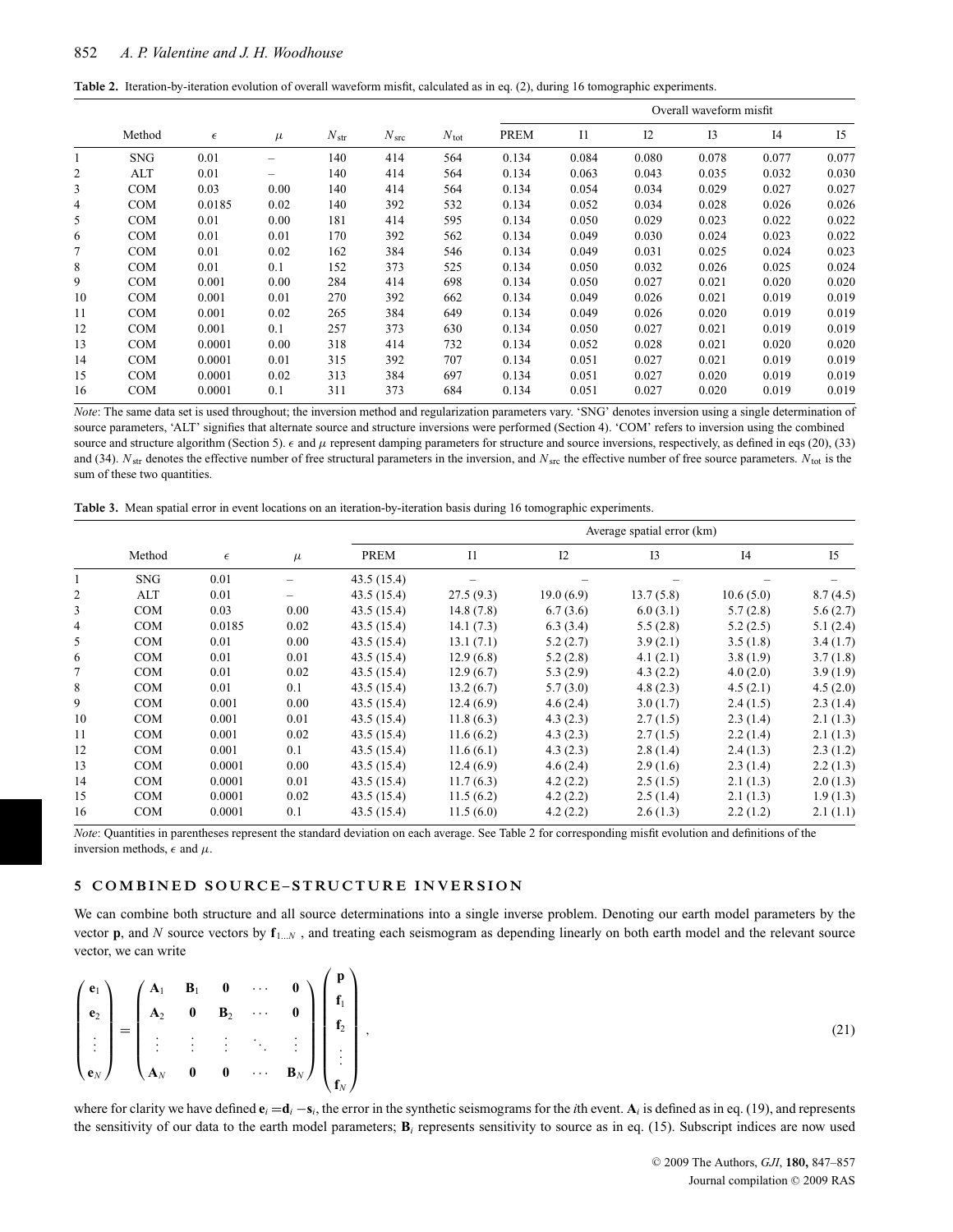to distinguish quantities arising from different events. From eq. (4), we see that the optimal update to the model parameters requires the solution of

$$
\begin{pmatrix}\n\mathbf{A}^{\mathsf{T}}\mathbf{A} & \mathbf{A}_1^{\mathsf{T}}\mathbf{B}_1 & \mathbf{A}_2^{\mathsf{T}}\mathbf{B}_2 & \cdots & \mathbf{A}_N^{\mathsf{T}}\mathbf{B}_N \\
\mathbf{B}_1^{\mathsf{T}}\mathbf{A}_1 & \mathbf{B}_1^{\mathsf{T}}\mathbf{B}_1 & \mathbf{0} & \cdots & \mathbf{0} \\
\mathbf{B}_2^{\mathsf{T}}\mathbf{A}_2 & \mathbf{0} & \mathbf{B}_2^{\mathsf{T}}\mathbf{B}_2 & \cdots & \mathbf{0} \\
\vdots & \vdots & \ddots & \vdots \\
\mathbf{B}_N^{\mathsf{T}}\mathbf{A}_N & \mathbf{0} & \mathbf{0} & \cdots & \mathbf{B}_N^{\mathsf{T}}\mathbf{B}_N\n\end{pmatrix}\n\begin{pmatrix}\n\Delta \mathbf{p} \\
\Delta \mathbf{f}_1 \\
\Delta \mathbf{f}_2 \\
\vdots \\
\Delta \mathbf{f}_N\n\end{pmatrix} = \begin{pmatrix}\n\mathbf{A}^{\mathsf{T}}\mathbf{e} \\
\mathbf{B}_1^{\mathsf{T}}\mathbf{e}_1 \\
\mathbf{B}_2^{\mathsf{T}}\mathbf{e}_2 \\
\vdots \\
\mathbf{B}_N^{\mathsf{T}}\mathbf{e}_N\n\end{pmatrix},
$$
\n(22)

where we have defined

$$
\mathbf{A}^{\mathrm{T}}\mathbf{A} = \sum_{i=1}^{N} \mathbf{A}_i^{\mathrm{T}} \mathbf{A}_i , \qquad (23)
$$

$$
\mathbf{A}^{\mathrm{T}}\mathbf{e} = \sum_{i=1}^{N} \mathbf{A}_i^{\mathrm{T}} \mathbf{e}_i \,. \tag{24}
$$

Direct solution of eq. (22) is likely to be unfeasible for realistic data sets and model paramaterizations—the size of the matrix to be inverted scales with the number of events used, and the computational cost scales as the cube of this (e.g. Golub & van Loan 1996). However, we can exploit the fact that most blocks in the matrix contain only zeroes, and use a process similar to Gaussian elimination to obtain a solution (see also Morelli & Dziewonski 1991). Incorporating a symmetric regularization term in analogy with eq. (8), and grouping similar terms under the submatrices  $A^T B$ ,  $B^T B$ ,  $B^T e$  and  $\Delta F$  for brevity, eq. (22) can be written

$$
\begin{pmatrix}\nA^{\mathrm{T}}A + D_1 & A^{\mathrm{T}}B + D_2 \\
B^{\mathrm{T}}A + D_2^{\mathrm{T}} & B^{\mathrm{T}}B + D_3\n\end{pmatrix}\n\begin{pmatrix}\n\Delta p \\
\Delta F\n\end{pmatrix} =\n\begin{pmatrix}\nA^{\mathrm{T}}e - D_1p_0 - D_2F_0 \\
B^{\mathrm{T}}e - D_2^{\mathrm{T}}p_0 - D_3F_0\n\end{pmatrix}.
$$
\n(25)

We therefore have a pair of simultaneous equations relating the source and structure corrections to the difference between data and synthetic:

$$
(\mathbf{A}^{\mathrm{T}}\mathbf{A} + \mathbf{D}_1)\mathbf{\Delta}\mathbf{p} + (\mathbf{A}^{\mathrm{T}}\mathbf{B} + \mathbf{D}_2)\mathbf{\Delta}\mathbf{F} = \mathbf{A}^{\mathrm{T}}\mathbf{e} - \mathbf{D}_1\mathbf{p}_0 - \mathbf{D}_2\mathbf{F}_0,
$$
\n(26)

$$
(\mathbf{B}^{\mathrm{T}}\mathbf{A} + \mathbf{D}_2^{\mathrm{T}})\mathbf{\Delta p} + (\mathbf{B}^{\mathrm{T}}\mathbf{B} + \mathbf{D}_3)\mathbf{\Delta F} = \mathbf{B}^{\mathrm{T}}\mathbf{e} - \mathbf{D}_2^{\mathrm{T}}\mathbf{p}_0 - \mathbf{D}_3\mathbf{F}_0. \tag{27}
$$

Solving eq. (27) for  $\Delta F$ , we find

$$
\Delta F = \left(\mathbf{B}^{\mathrm{T}}\mathbf{B} + \mathbf{D}_3\right)^{-1} \left(\mathbf{B}^{\mathrm{T}}\mathbf{e} - (\mathbf{B}^{\mathrm{T}}\mathbf{A} + \mathbf{D}_2^{\mathrm{T}})\Delta p - \mathbf{D}_2^{\mathrm{T}}\mathbf{p}_0 - \mathbf{D}_3\mathbf{F}_0\right).
$$
 (28)

This can be substituted back into eq. (26), and solved to yield an expression for the optimal model update,  $\Delta p$ , free from any explicit dependence on the source corrections

$$
\Delta p = \left[A^{\mathrm{T}}A + D_1 - (A^{\mathrm{T}}B + D_2)(B^{\mathrm{T}}B + D_3)^{-1}(B^{\mathrm{T}}A + D_2^{\mathrm{T}})\right]^{-1}\left[A^{\mathrm{T}}e - (A^{\mathrm{T}}B + D_2)(B^{\mathrm{T}}B + D_3)^{-1}B^{\mathrm{T}}e - (D_1 - (A^{\mathrm{T}}B + D_2)(B^{\mathrm{T}}B + D_3)^{-1}D_2^{\mathrm{T}}p_0 - (D_2 - (A^{\mathrm{T}}B + D_2)(B^{\mathrm{T}}B + D_3)^{-1}D_3^{\mathrm{T}}p_0\right].
$$
\n(29)

We can use this to calculate an update to our earth model, which in turn may be used in conjunction with eq. (28) to extract the implied source corrections. These two equations therefore represent an exact solution to eq. (25), and define an algorithm for iteratively refining both source and structure parameters, simultaneously.

It may not be immediately clear that we have gained anything by this process. However, provided that **D**<sup>3</sup> has the same block-diagonal structure as **BTB**—a reasonable requirement, because there is no reason to suppose that source parameters for separate events should be coupled—the inverse of  $(B^T B + D_3)$  is straightforward to compute. Under these circumstances, we can use the fact that

|  |  |  | $\left( \begin{matrix} \mathbf{M}_1 & \mathbf{0} & \cdots & \mathbf{0} \ \mathbf{0} & \mathbf{M}_2 & \cdots & \mathbf{0} \ \vdots & \vdots & \ddots & \vdots \ \mathbf{0} & \mathbf{0} & \cdots & \mathbf{M}_N \ \end{matrix} \right)^{-1} = \left( \begin{matrix} \mathbf{M}_1^{-1} & \mathbf{0} & \cdots & \mathbf{0} \ \mathbf{0} & \mathbf{M}_2^{-1} & \cdots & \mathbf{0} \ \vdots & \vdots & \ddots & \vdots \ \mathbf{0} & \mathbf{0} & \cdots & \mathbf{M}_$ |  |
|--|--|--|----------------------------------------------------------------------------------------------------------------------------------------------------------------------------------------------------------------------------------------------------------------------------------------------------------------------------------------------------------------------------------------------------------------------------------------------------------------------|--|
|  |  |  |                                                                                                                                                                                                                                                                                                                                                                                                                                                                      |  |

for general square matrices  $M_i$ , so that the cost of this inversion scales only linearly with the number of events, and a parallelized implementation is straightforward. The second matrix that must be inverted to solve eq. (29) has a dimension equivalent to the number of model parameters, and this is the main computational bottleneck in any implementation of this algorithm. However, a similar matrix must be inverted when performing alternate structure and source iterations: combining the two does not require increased computational resources. In fact, we find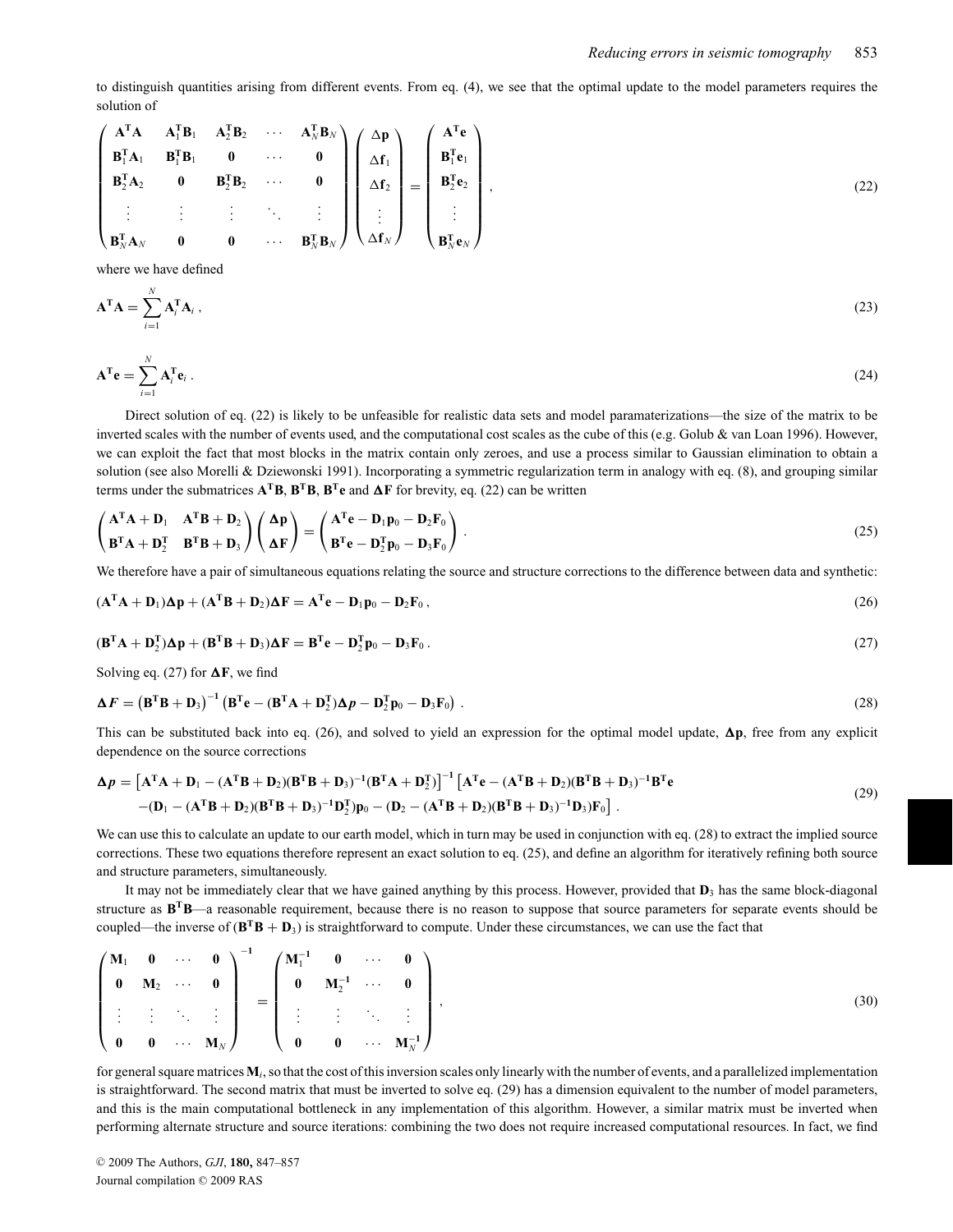that simultaneous inversion has modest performance advantages, as the total overhead costs can be reduced. However, as we shall see, the main improvement in computational performance is associated with a reduction in the number of iterations required to achieve a given accuracy.

To progress further, we must define the regularization matrices **D**<sup>1</sup>...3. As before, there is no single correct choice; however, one reasonable approach is to take  $D_1 = \epsilon I$ ,  $D_3 = \mu I$ ,  $D_2 = 0$ . This corresponds to the assertion that the *a priori* errors on source parameters are characterized by a Gaussian distribution of width  $\sqrt{\mu}$ , and those on structure parameters by a distribution of width  $\sqrt{\epsilon}$ . Using these values in eqs 28 and 29 yields

$$
\Delta \mathbf{F} = (\mathbf{B}^{\mathrm{T}} \mathbf{B} + \mu \mathbf{I})^{-1} (\mathbf{B}^{\mathrm{T}} \mathbf{e} - \mu \mathbf{F}_0 - \mathbf{B}^{\mathrm{T}} \mathbf{A} \Delta \mathbf{p}),
$$
\n(31)

$$
\Delta p = \left[ \mathbf{A}^{\mathrm{T}} \mathbf{A} + \epsilon \mathbf{I} - \mathbf{A}^{\mathrm{T}} \mathbf{B} (\mathbf{B}^{\mathrm{T}} \mathbf{B} + \mu \mathbf{I})^{-1} \mathbf{B}^{\mathrm{T}} \mathbf{A} \right]^{-1} \left[ \mathbf{A}^{\mathrm{T}} \mathbf{e} - \epsilon \mathbf{p}_0 - \mathbf{A}^{\mathrm{T}} \mathbf{B} (\mathbf{B}^{\mathrm{T}} \mathbf{B} + \mu \mathbf{I})^{-1} (\mathbf{B}^{\mathrm{T}} \mathbf{e} - \mu \mathbf{F}_0) \right].
$$
 (32)

This can be broken down into quantities computed for individual events:

$$
\Delta \mathbf{f}_i = \left(\mathbf{B}_i^{\mathrm{T}} \mathbf{B}_i + \mu \mathbf{I}\right)^{-1} \left(\mathbf{B}_i^{\mathrm{T}} \mathbf{e}_i - \mu \mathbf{f}_{i0} - \mathbf{B}_i^{\mathrm{T}} \mathbf{A}_i \Delta \mathbf{p}\right) , \tag{33}
$$

$$
\Delta \mathbf{p} = \left[ \sum_{i=1}^{N} \left( \mathbf{A}_{i}^{T} \mathbf{A}_{i} - \mathbf{A}_{i}^{T} \mathbf{B}_{i} \left( \mathbf{B}_{i}^{T} \mathbf{B}_{i} + \mu \mathbf{I} \right) \mathbf{B}_{i}^{T} \mathbf{A}_{i} \right) + \epsilon \mathbf{I} \right]^{-1} \left[ \sum_{i=1}^{N} \left( \mathbf{A}_{i}^{T} \mathbf{e}_{i} - \mathbf{A}_{i}^{T} \mathbf{B}_{i} \left( \mathbf{B}_{i}^{T} \mathbf{B}_{i} + \mu \mathbf{I} \right) \left( \mathbf{B}_{i}^{T} \mathbf{e}_{i} - \mu \mathbf{f}_{i0} \right) \right) - \epsilon \mathbf{p}_{0} \right].
$$
\n(34)

As a result, the computation is relatively straightforward, and code developed to implement alternate structure and source inversions can be adapted to perform simultaneous inversion.

To allow a direct comparison with the results from alternate inversions, we first choose  $\epsilon = 0.03$ ,  $\mu = 0.00$ . This again gives a model containing 140 effective free parameters; the waveform misfits over five iterations are tabulated as the third example in Table 2, and the source location errors in Table 3. We see that misfits are comparable with those obtained using alternate source and structure inversions, but source locations are significantly better, with one combined iteration yielding a similar improvement to three pairs of alternate iterations. The errors in recovered earth models after one and five iterations are shown in Figs 3 and 4 respectively, with counterparts obtained by the methods already discussed. We see that the overall spatial form of these errors remains largely unchanged—this is principally governed by the spatial distribution of sources and receivers. However, the amplitude of the errors is significantly reduced when the new algorithm is used.

If we instead choose  $\epsilon = 0.0185$ ,  $\mu = 0.02$ , we still obtain a model with 140 effective free structure parameters, but the regularization on the source determination reduces the effective number of source parameters sought. Again, misfits and source location errors are presented in Tables 2 and 3, as experiment four; we see that there is a small decrease in these. The recovered earth model changes only slightly from that seen with  $\mu = 0.00$ .

To explore the effect of the damping parameters further, Fig. 6 shows the errors at a depth of 200 km in the recovered earth model for different combinations of  $\epsilon$  and  $\mu$ . As we expect, we see that reducing  $\epsilon$  increases the effective number of structure parameters recovered, and thus improves the fit to the model. However, if we reduce it too much, we lose the benefits of regularization, and errors begin to increase.



**Figure 3.** Errors in recovered models after one iteration; numbers refer to the experiments presented in Tables 2 and 3. In all three, a model with 140 effective free structural parameters is sought. Errors are plotted as a percentage of the maximum perturbation in the true model at that depth. Note that experiments 1 and 2 are identical at the first iteration; experiment 3—combined source and structure inversion—shows some improvement on these.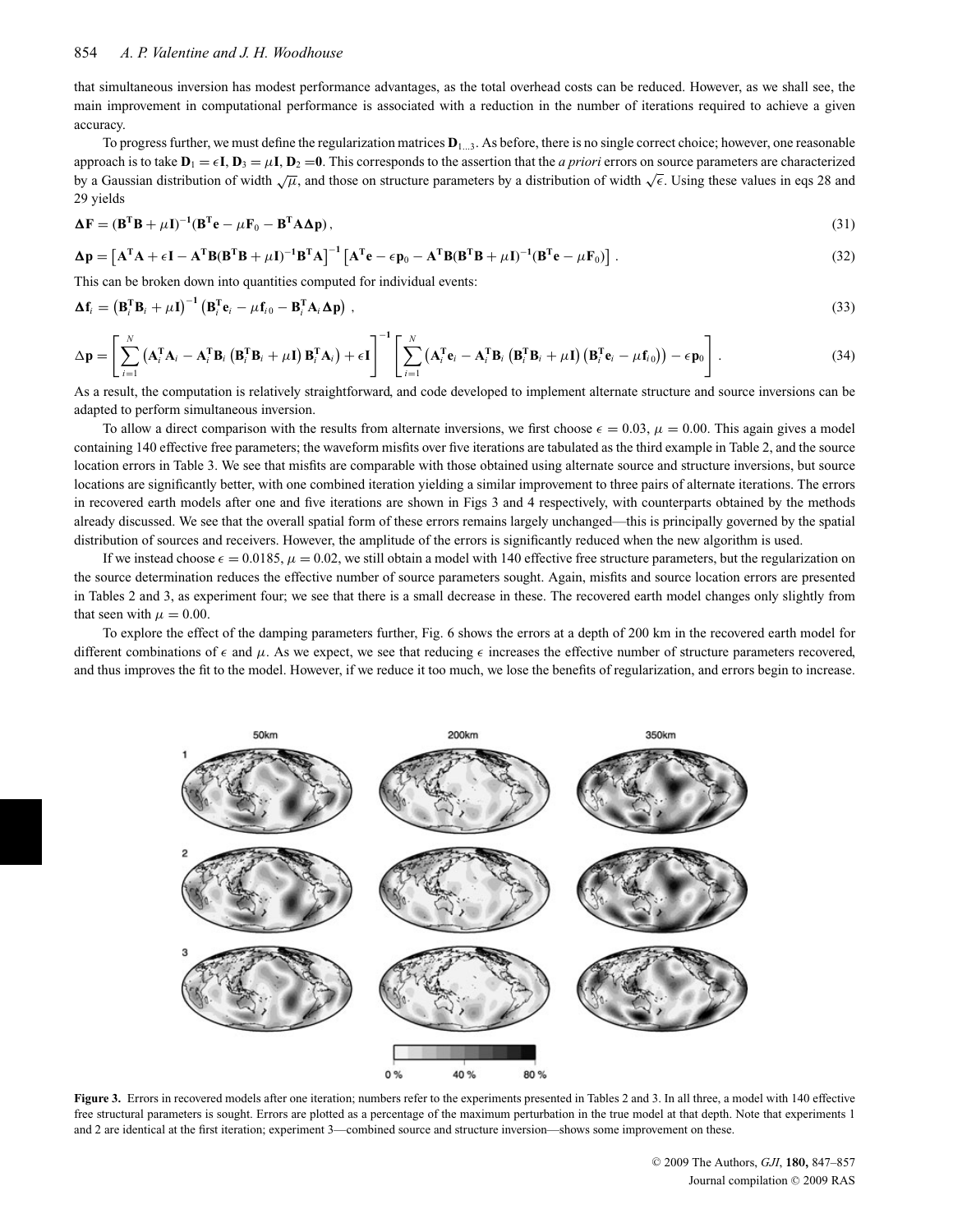

Figure 4. Errors in recovered models after five iterations; compare with Fig. 3. We see that alternate source and structure inversion (experiment 2) is a significant improvement on inversion without re-determination of source parameters; combining source and structure inversion leads to a modest further improvement, with a decrease in the amplitude of the errors.



**Figure 5.** Evidence that the model used for source determination influences the model recovered after tomographic inversion. Upper row shows errors in model recovered after five structure inversions taking PREM as a starting point; source parameters were found in a degree-8 chequerboard model. Lower row shows difference between recovered model and that obtained when source parameters are determined in PREM (experiment 1, Fig. 4). The only difference between these cases is the model used to perform initial source determination; an imprint of the degree-8 chequerboard is clearly present.

Corresponding misfits and source location errors are presented as experiments 5–16 in Tables 2 and 3; notice that the models with over 300 effective structural parameters do not show an improvement in waveform fit compared to those with 250 effective parameters. This suggests that the additional fifty parameters are not providing useful information, and should not be used.

We see that a non-zero value for  $\mu$  improves matters; however, too high a value results in the loss of useful information, and a deterioration in the earth model. It would appear that a weak regularization on the source parameters acts to improve stability, and therefore allows a more rapid convergence. From the source location errors, we make an interesting observation: the best source determinations are not necessarily made in the best earth model. The minimum average source error in our experiments is obtained for  $\epsilon = 0.0001$ ,  $\mu = 0.02$ , yet we see that a larger value of  $\epsilon$  would yield a better estimate of structure.

This effect may seem counter-intuitive: after all, the 'true' model should minimize both source and structure errors. We acknowledge that we have tested only a few values of  $\epsilon$  and  $\mu$ —undoubtedly, it will be possible to find values that improve upon the results we have presented, and it may be that values that minimize both source and structure errors can be found. However, it is more likely that this effect arises from a deficiency in our regularization approach: our assessment of the *a priori* errors in the various model parameters is incomplete. Of course, a more thorough treatment of these is possible—but the complexity of the resulting inverse problem is likely to increase markedly as we alter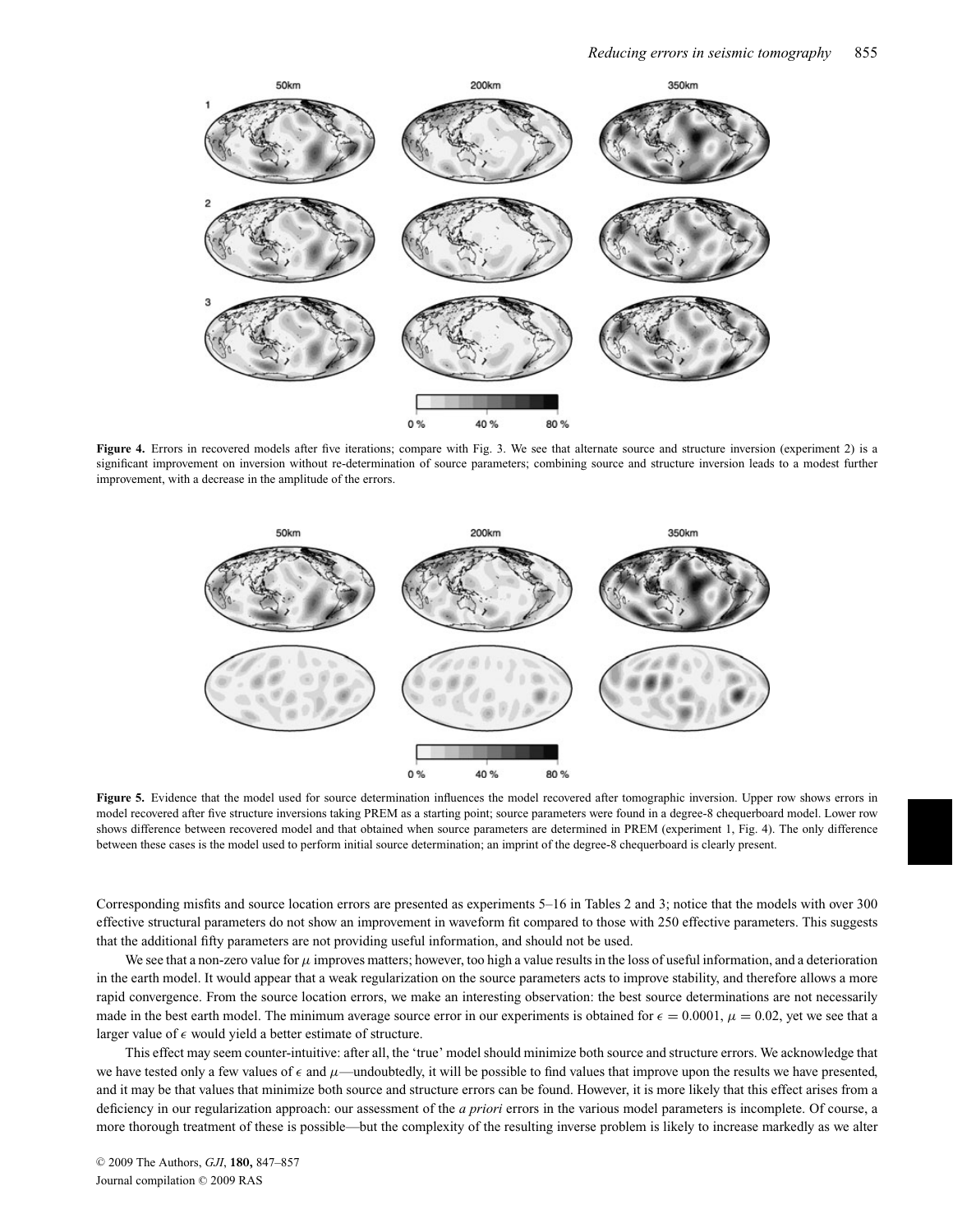

**Figure 6.** The effects of regularization: errors in model recovered by combined inversion for sources and structure, using a range of different values of  $\epsilon$  and  $\mu$ . All slices are at a depth of 200 km. Misfit evolution and source parameter errors are presented as experiments 4–16 in Tables 2 and 3. For the example here, least error in recovered model is obtained when  $\epsilon = 0.001$  and with non-zero  $\mu$ ; least error in recovered source parameters occurs when  $\epsilon = 0.0001$ ,  $\mu = 0.02$ .

the various regularization matrices. It is likely that eqs (33) and (34) represent the best solution to the problem of simultaneous source and structure inversion that can reasonably be implemented; the determination of optimal values for  $\mu$  and  $\epsilon$  depends on the particular problem being solved, and on the intended application of the results.

# **6 CONCLUSIONS**

We have demonstrated that source locations determined by methods based on that of Dziewonski *et al.* (1981) are strongly sensitive to the earth model used. This may be important when interpreting results, or when using sources to calculate synthetic seismograms; care should be taken to ensure that any models used are compatible with the one in which sources were determined, otherwise significant errors can arise.

Because of this, tomographic inversions cannot rely on a single initial determination of all source information, or on source vectors obtained from a catalogue. Doing so will yield a model with significant errors, and containing the imprint of the model used to deduce the sources. Instead, some attempt must be made to recalculate sources within the framework of the tomographic algorithm, making use of the information that has been gained.

One solution is to perform alternate source and structure inversions, and this leads to significant reductions in all errors. However, it is slow and inefficient. Instead, we have developed a method that enables simultaneous inversion for all source parameters, and the earth model. By exploiting the structure of the equations, we are able to solve the simultaneous problem for the same computational cost as alternate inversions. We have demonstrated that this yields a remarkable improvement in performance, with a fourfold reduction in the number of iterations required to attain a given accuracy. As is usual in global tomography, regularization is required to allow a stable solution to be obtained; we have shown that applying this to both source and structure terms gives best results.

Our focus in this paper has been on global, full-waveform inversion, and we have not investigated the extent to which our results apply to other tomographic problems. However, we would expect that nearly all will be affected by the interdependence of source and structure determinations, and it is clear that attention must be given to the possible errors, and ways to reduce them. An adaptation of the algorithm presented in this paper may prove beneficial.

Even within our specific application, it is apparent that the precise details of the regularization required, and the errors that may remain after inversion, will vary greatly for different data sets and inversion strategies. It is therefore important that anyone seeking to perform